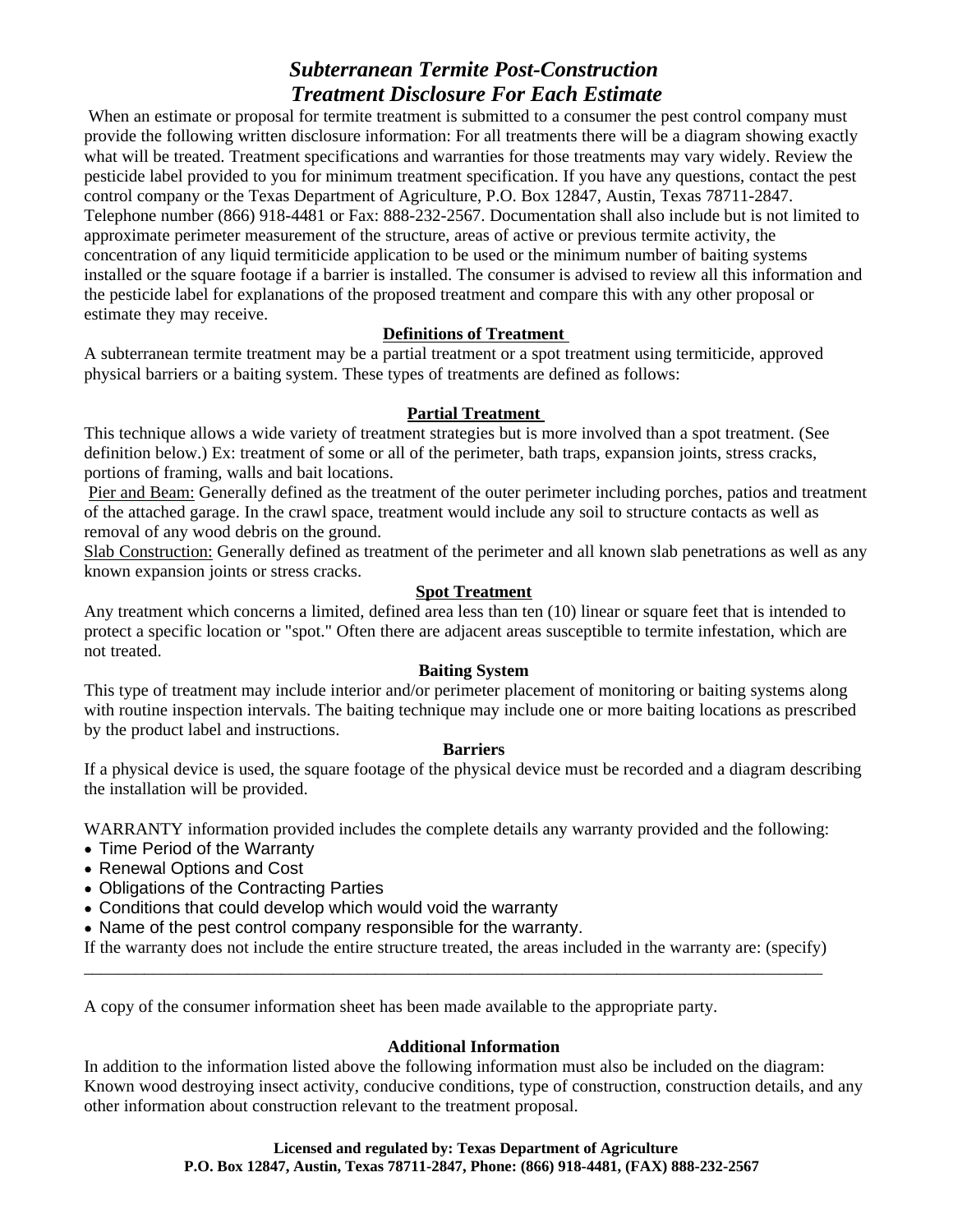# **Description of Structure(s)**

|                                                                                                                                                                                  |  |  |  | الطونات المتاحة والمناصبات والمناصلة والمتاح المتاح المتاح المتاحات المناصرات المتاحة والمتاحات المتاح المتاحة |  |  |  |  |  |  |  |  |  |  |  |  |  |  |  |  |
|----------------------------------------------------------------------------------------------------------------------------------------------------------------------------------|--|--|--|----------------------------------------------------------------------------------------------------------------|--|--|--|--|--|--|--|--|--|--|--|--|--|--|--|--|
|                                                                                                                                                                                  |  |  |  |                                                                                                                |  |  |  |  |  |  |  |  |  |  |  |  |  |  |  |  |
|                                                                                                                                                                                  |  |  |  |                                                                                                                |  |  |  |  |  |  |  |  |  |  |  |  |  |  |  |  |
| F-Formosan Termite; C-Conducive Conditions)                                                                                                                                      |  |  |  |                                                                                                                |  |  |  |  |  |  |  |  |  |  |  |  |  |  |  |  |
| Areas to be treated, drilled, rodded, trenched or baited<br>(Example: Use an" X" for drilled, "O" for trenched, "R" for rodded, "BS" for bait stations,<br>and "BT" for barrier) |  |  |  |                                                                                                                |  |  |  |  |  |  |  |  |  |  |  |  |  |  |  |  |
| Type of Construction, Type of Treatment (check all that apply)<br>Type of Treatment $\Box$ Pier & Beam $\Box$ Partial $\Box$ Baits $\Box$ Physical Barrier                       |  |  |  |                                                                                                                |  |  |  |  |  |  |  |  |  |  |  |  |  |  |  |  |
| 7/30/2010<br>Page 1 of 2                                                                                                                                                         |  |  |  |                                                                                                                |  |  |  |  |  |  |  |  |  |  |  |  |  |  |  |  |